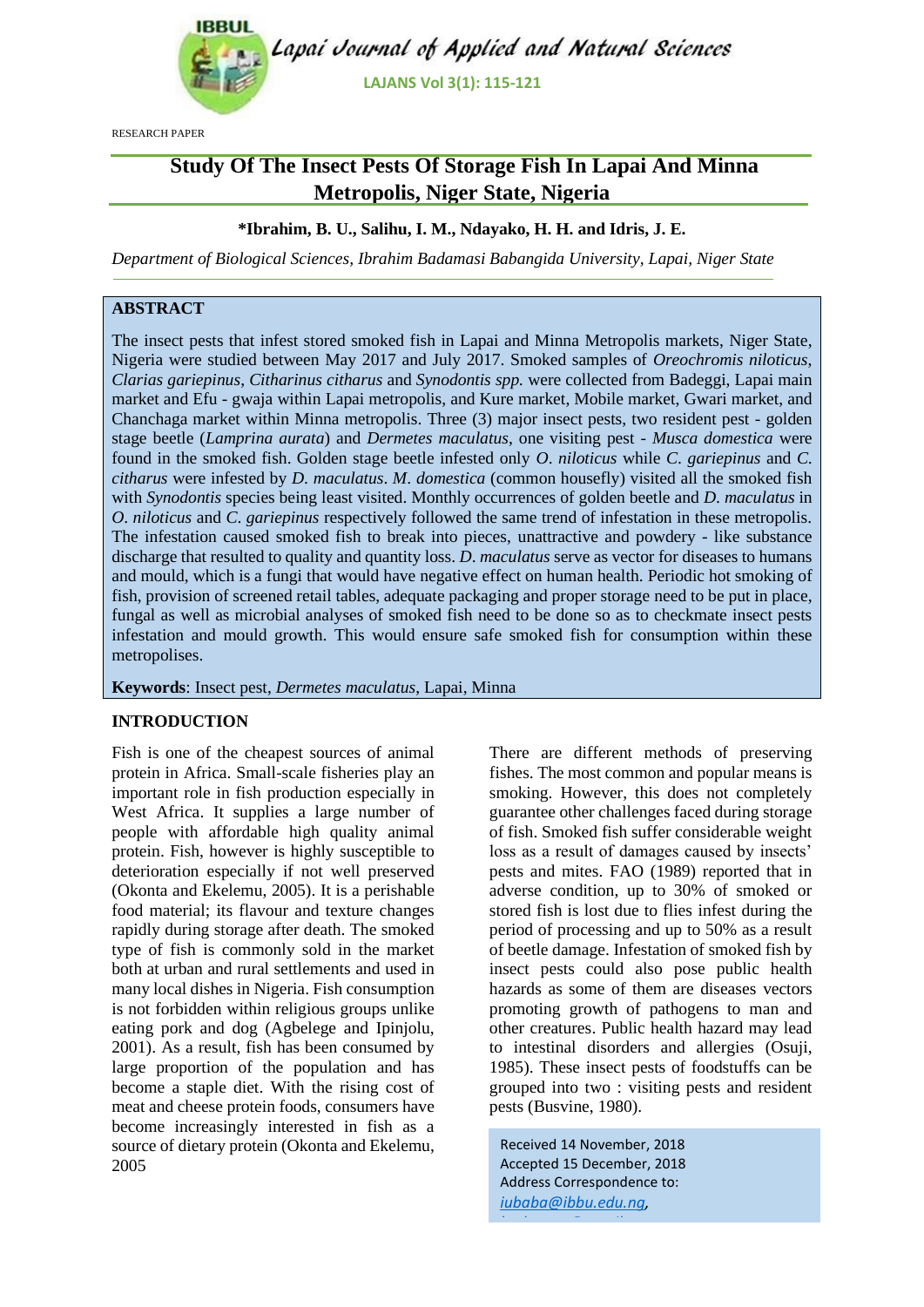This study aimed to identify the insect pests of stored fish in Lapai and Minna metropolis, determine the extent of damage on smoked fishes and Health implications by these pests.

### **METHODOLOGY**

#### **Study area**

Lapai (Latitude 8°49'N, Longitude 6°41'E) is the headquarters of Lapai Local Government Area of Niger State. It is about 75km from Minna, the state capital with a population of 110,127 from 2006 census. Minna (Latitude 9°37'N, Longitude 6°16'E) is the state capital of Niger State with population estimated at 350,287 from 2006 census.

#### **Sampling of smoked fish**

Three (3) markets - Badeggi, main market and Efu-gwaja within Lapai town where smoked fish are sold were visited and four (4) markets - Kure market, mobile market, Gwari market, and Chanchaga market within Minna metropolis were also visited. These collections were done between May and July, 2017. **S**ampled smoked fish sold at these markets were purchased from different fish sellers especially those with signs of insect's pest infestation. The frequency of sampling was twice per month. Each fish sample was sealed in polythene bags and well labeled. Fish samples were identified to species using manual by Idodo-Umeh (2003) and also from fish sellers using their local names. Samples purchased were taken to Biology Laboratory at Ibrahim Badamasi Babangida University, Lapai, Niger State for analysis.

#### **Analysis of smoked fishes for insect pest collection**

Sample of each smoked fish collected was examined virtually, and also with hand magnifying lens to remove insects pest according to the standard methods (FAO, 1989). Those that wriggled out from each sample were collected in separate labelled containers according to fish species. Intact samples were also dissected to make sure that no insect pest was left out unscored.

Fish samples of each species were combined together in a container and exposed around dwelling houses and monitored closely for 2 hours. Insect net was used to arrest the insect pests perching on the fish samples. The pests were examined and collected into separate labeled containers. The numbers and types of insects pest collected were noted as the fish deteriorates. Fish samples in this case were exposed twice in a week within three (3) months, that is May 2017 to July 2017.

## **Analysis of Insect pests**

Both dead and alive insects encountered were identified in the laboratory using the identification manuals, vouchers and taxonomic keys as describe by Osuji (1985), FAO (1989) and Nayar *et al*. (1992). The number of each insect pest recorded was expressed in percentages for the different fish species. This was done for each metropolis and twice on monthly basis for the period of study.

## **RESULTS**

Table 1 indicates insect pests of smoked fish sampled from Lapai and Minna metropolis. *Lamprina aurata* and *Dermestes maticulatus* were identified as pests of the smoked fish in the metropolis. *Oreochromis niloticus* species was infested by golden stage beetle of which 83% were immature and 17% were adult with respect to samples from Lapai, and 72.70% were immature and 27.30% were adult on the samples from Minna. *Clarias gariepinus* and *Citharinus citharus* were infested by *D*. *maticulatus* with more immature (96.43% and 66.67%) than adults (4.57% and 33.30%) respectively in Lapai and also in Minna (80.40% and 100%) for immature and (19.60%) in adult *Clarias gariepinus*. No adult *D*. *maticulatus* infestation in *C*. *citharus* in Minna metropolis, were identified.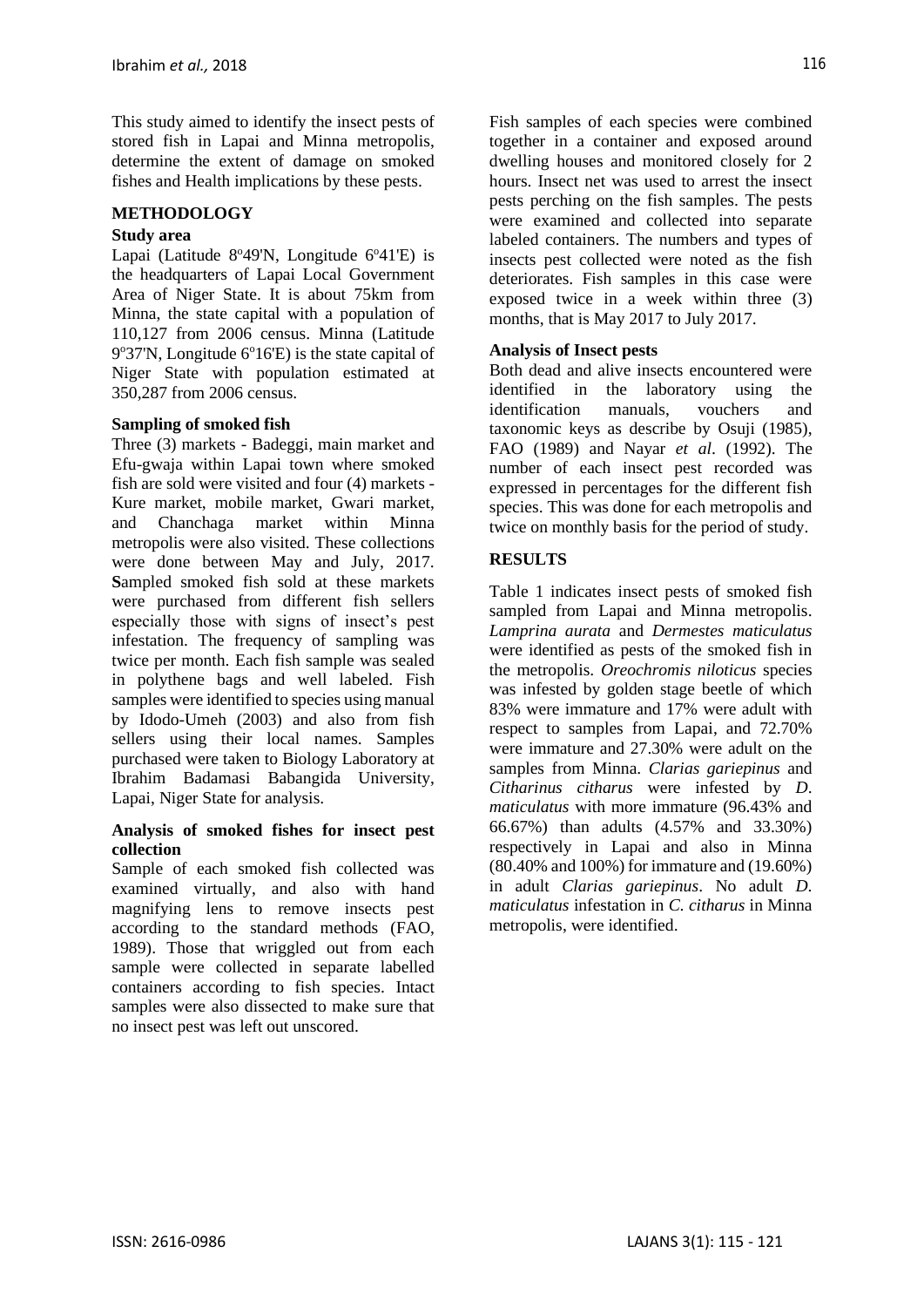|                                                  | Lapai          |            | <b>Minna</b>     |                  |
|--------------------------------------------------|----------------|------------|------------------|------------------|
|                                                  | No.            | Percentage |                  | Percentage       |
| <b>FISH SPECIES</b><br><b>INSECT PEST</b>        |                | (% )       | No.              | $(\%)$           |
| <b>Oreochromis niloticus</b> Golden stage beetle |                |            |                  |                  |
| Immature                                         | 44             | 83.00      | 56               | 72.70            |
| Adult                                            | 9              | 17.00      | 21               | 27.30            |
| <b>Total</b>                                     | 53             | 100.00     | 77               | 100.00           |
| Clarias gariepinus<br>Dermestes maticulatus      |                |            |                  |                  |
| Immature                                         | 27             | 96.43      | 37               | 80.40            |
| Adult                                            |                | 4.57       | 9                | 19.60            |
| <b>Total</b>                                     | 28             | 100.00     | 46               | 100.00           |
| <b>Citharinus citharus Dermestes maticulatus</b> |                |            |                  |                  |
| Immature                                         | 4              | 66.70      | 7                | 100              |
| Adult                                            | $\overline{2}$ | 33.30      | $\boldsymbol{0}$ | $\boldsymbol{0}$ |
| <b>Total</b>                                     | n              | 100.00     | 7                | 100.00           |

|  | Table 1: Insect pests of smoked fish in Lapai and Minna Metropolis, Niger State, Nigeria |  |
|--|------------------------------------------------------------------------------------------|--|
|  |                                                                                          |  |

Figure 1 depicts the monthly (%) occurrence of golden stage beetle (*Lamprina aurata*) as insect pest of smoked *O*. *niloticus* in Lapai and Minna Metropolis. May had the highest infested fish (47.70%) in Lapai followed by June (27.30%) and the lowest was July (25.00%). Similar trend was also observed in Minna with 41.10% infestation in May, 32.10% in July, and 26.80% in July.



Figure 1: Level of attack of *Lamprina aurata* on *Oreochromis niloticus* samples

Figure 2 depicts the monthly (%) occurrence of *D*. *maticulatus* in smoked *Clarias gariepinus* in the two metropolis during the period of study. June had the highest (59.10%) in Lapai followed by May (34.10%) and July was lowest (6.82%). June was also highest (54.20%) in Minna followed by May (39.60%) and July was lowest (6.25%).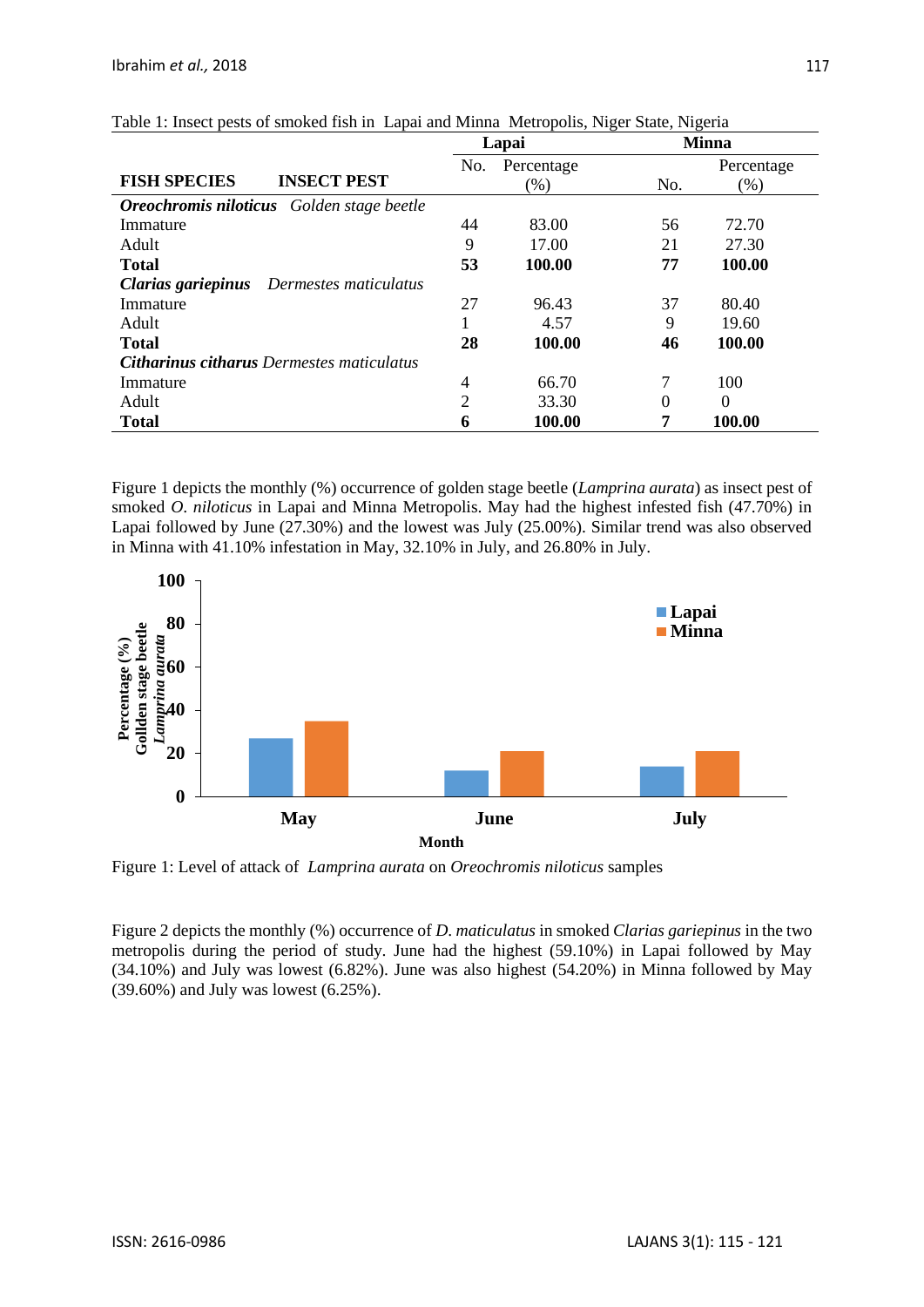

Figure 2: Level of attack of *Dermestes maticulatus* on *Clarias gariepinus* sample

Figure 3 depicts monthly (%) occurrence of *D*. *maticulatus* in smoked *Citharinus citharus* in the two metropolis during the period of study. May recorded the highest infestation (57.1%) in Minna followed by June (42.9%) with none in July. June recorded highest infestation (66.67%) in Lapai followed by May (33.33%) with none also in July.



Figure 3: Level of attack of *Dermestes maticulatus* on *Citharinus citharus* samples

Table 3 indicates the percentage of *Musca domestica* as insect pest that visited smoked fish exposed at home in Lapai and Minna Metropolis during the period of this study.

*Clarias gariepinus* was the most visited (35.91%) by this insect followed by *Oreochromis niloticus* (35.91%), then *Citharinus citharus* (22.73%) and *Synodontis* species (7.72%) was the least visited. *Musca domestica* visited all the smoked fish exposed at home during the period of study regardless of the type of species.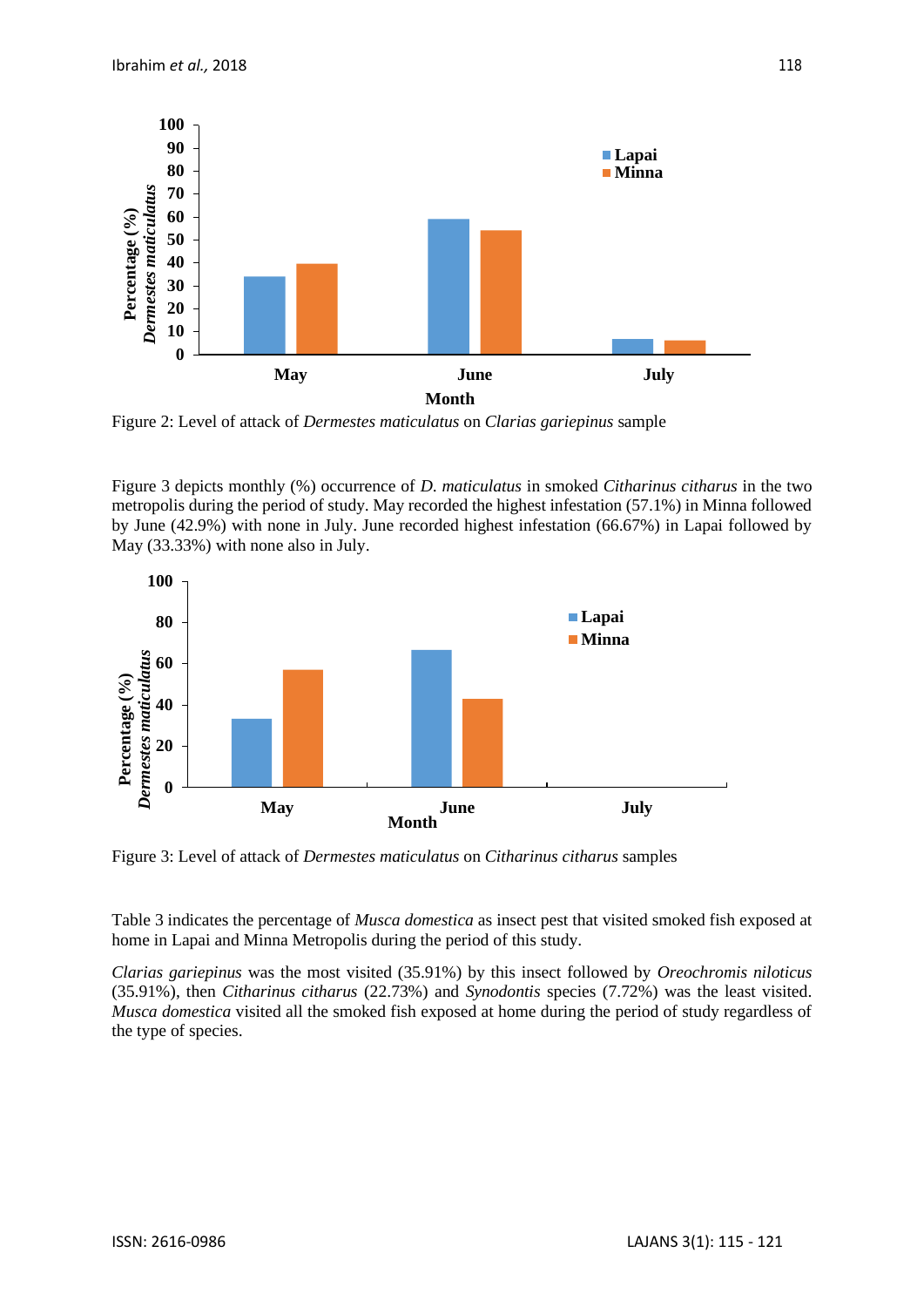| Fish                  | <b>Insect Species</b> | No. | Percentage $(\% )$ |
|-----------------------|-----------------------|-----|--------------------|
| <b>Cichlidae</b>      |                       |     |                    |
| Oreochromis niloticus | Musca domestica       | 74  | 33.64              |
| <b>Clariidae</b>      |                       |     |                    |
| Clarias gariepinus    | Musca domestica       | 79  | 35.91              |
| <b>Citharinidae</b>   |                       |     |                    |
| Citharinus citharus   | Musca domestica       | 50  | 22.73              |
| Mochokidae            |                       |     |                    |
| Synodontis species    | Musca domestica       | 17  | 7.72               |
| <b>Total</b>          |                       | 220 | 100.00             |

Table 3: *Musca domestica* infestation on smoked fish samples kept at home between May and July, 2017 in Lapai and Minna Metropolis, Niger State, Nigeria

## **DISCUSSION**

Over the years, different fish species have been processed using common traditional method of smoking and stored for human consumption. Many fish species found in freshwater have very good qualities after being smoked on preservation ( Madu *et al*., 1984). *Oreochromis niloticus*, *Clarias gariepinus*, *Citharinus citharus* and *Synodontis* species from four genera were sold smoked at these metropolis. Eke *et al*. (2008) reported 10 genera of smoked freshwater fish at Ogige market which included *Synodontis* and *Oreochromis*. This could be due to the availability of these species of fish in such locality.

Two resident insect pests - golden stage beetle and *Dermestes maculatus* and one visiting pest - *Musca domestica* (housefly) infested smoked fish samples in these metropolis in addition to mould (fungal) that was observed. Eke *et al*., (2008) reported nine insect pests of smoked fish with five resident and four visiting pests, which is higher than this study. This could be due to the differences in fish species, suitability of the environment for the survival of these pests, it support life cycle and serve as source of food for immature stages. *D*. *maculatus* and *M*. *domestica* (housefly) were also reported, which agree with the findings of this study. Despite the fact that smoked fish were collected from different locations, although within Niger State, there were no differences in the insects' pest (Eke *et al*., 2008).

There were variations in insect pests infestation within these metropolis. While smoked *O*. *niloticus* was only infested by golden stage beetle mould (fungi) was only observed on *Synodontis* species. Eke *et al*. (2008) reported *Calliphora* spp. (blowfly) and *P*. *americana* 

(Cockroach) as pests of *O*. *niloticus* and *Synodontis* species. This contradicts the findings of this study. This could be due to the absence of such insects in the locality or the non-conduciveness of the environment for their survival. Golden stage beetle at immature stage infested *O*. *niloticus* more than adults in both Lapai and Minna Metropolis. Likewise in the case of *D*. *maculatus*, where immature stages infested *C*. *gariepinus* and *C*. *citharus* more than adult. This could be due to the period of development of these insects'. *O*. *niloticus* was the most infested or attacked by insect pests in these metropolis. This could be due to their preference of the fish species to others. It is also important to note that *D*. *maculatus* infested two species of smoked fish (*Clarias gariepinus* and *Citharinus citharus*) in these metropolis hence making it a common pest. Iyabo (2015) also reported *D*. *maculatus* as a well-known pest of smoked fish. This also support the findings of this study. *M*. *domestica* commonly known as house fly was the only visiting insect pest observed because the smoked fish were left open or exposed. Although, ratio of visitation differs from species to species with *C*. *gariepinus* being the most visited and *Synodontis* species the least visited. Eke *et al*., (2008) also reported *M*. *domestica* as visiting insect pest of smoked fish samples.

Monthly occurrences of golden stage beetle infestation in *O*. *niloticus* and *D*. *maculatus* in *C*. *gariepinus* followed the same trend (May < June < July) in both Lapai and Minna Metropolis during the period of study. This is contrary to the monthly occurrence of *D*. *maculatus* (June <May) in *C*. *citharus* in Lapai metropolis. The absence of *D*. *maculatus* in *C*. *citharus* during the month of July in both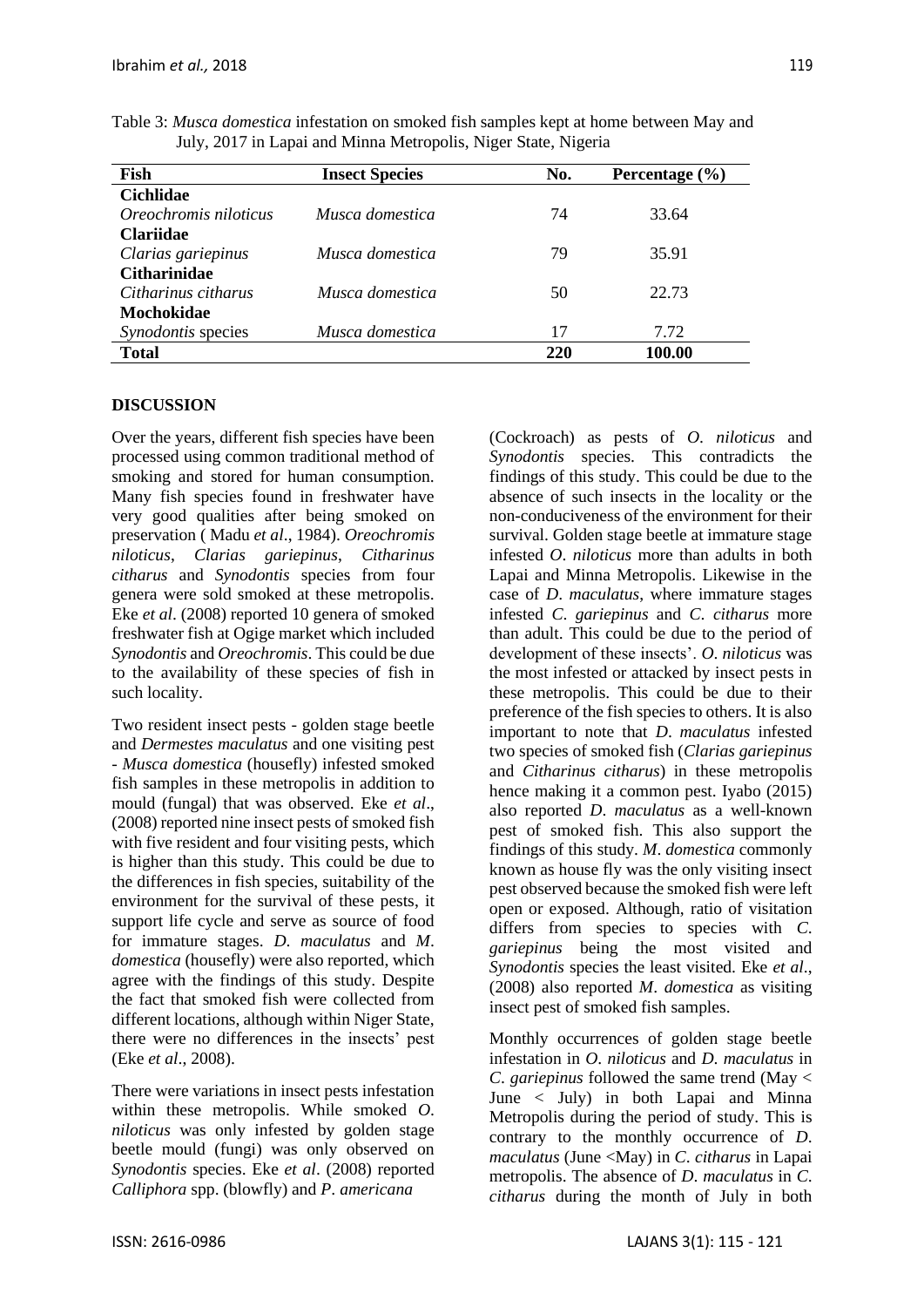metropolis could be due to the fact that this insect at adult stage infest smoked fish at a lesser percentage than other stages during development.

Smoked fish are quite brittle and can easily get damaged. Physical damage according to Davies (2005) can occur during storage, transportation and the process of marketing. The presence of these insect pests especially *D*. *maculatus* caused considerable damage to smoked fish in both metropolis. Most of the smoked *C*. *gariepinus* were easily broken into pieces or damaged, hence losses in both quantity and quality. This is supported by the findings of Ayuba and Omeji (2006) that insect infestation on fish is the cause of most losses in the quality and quantity of smoked fish in Nigeria.

Fish is an important, nutritious and healthier source of animal protein that has contributed to improve health and disease prevention in human (Kabaherda *et al*., 2009). However, some of the insect pests of smoked fish have the potential to serve as vectors or transmitters of diseases to humans. Adult *D*. *maculatus* according to Adedire and Lajide (2000) have the ability to fly and easily dispersed to other sources of food and damage them, exposing the infested fish to attack by microbes. *D*. *maculatus* has also been reported as pest of other food source such as carcasses, hide and skin, meat and dead animals.

## **Conclusion**

Golden stage beetle, *D*. *maculatus* and *M*. *domestica* were insect pests found in the smoked fish in Lapai and Minna metropolis. While *D*. *maculatus* was the dominant insect pests, *M*. *domestica* visited all the smoked fish exposed regardless of the species. The presence of *D*. *maticulatus* and *M*. *domestica* poses health concerns to fish consumers in these metropolises.

#### **Recommendations**

There should be periodic hot smoking of the fish as this will help to check insect pests infestation and mould growth. Retail tables screened with wire mesh should be used to display fish at these markets. Smoked fish should be properly packed and stored. Fungal as well as microbial analyses of smoked fish should also be done regularly to ensure there is no infestation.

#### **REFERENCES**

- Adedire, C. O. and Lajide, L. (2000). Effects of pulverized plant materials on fish damage and growth performance of the fish beetle *Dermestes maculatus* (De Geer). *Entomological Society of Nigeria Occasional Publications*, 32:215-221
- Agbelege, O. O. and Ipinjolu, J. K. (2001). An assessment of the exploitation and management techniques of the fisheries resources in the Nigeria portion of the Lake Chad*, Journal of Arid Zone Fisheries*, I: 89-98.
- Ayuba, V. O. and Omeji, N. O. (2006). Effect of insect infestation on the shelf-life of smoked dried fish. *Proceedings of the 21st Fisheries Society of Nigeria Annual Conference*, Calabar, November 13-17: 357-359.
- Busvine, J. R. (1980). *Insect and Hygiene*. The biology and control of insects of medical and domestic importance. Third Edition, Chapman and Hall, London.
- Davies, R. M. (2005). Development of appropriate technology of fish processing in Nigeria A paper presented at a one-day workshop on intensive fish farming on Thursday, 24th February.
- FAO (1989). A field guide to the types of insects and mites infesting cured fish. Corporate Document Repository, *Food and Agricultural Organization*, Geneva.
- Idodo Umeh, G. (2003). *Freshwater fishes of Nigeria* (Taxonomy, Ecological notes, Diets and utilization). Umeh Publishers Limited, Benin City, Nigeria. 232pp.
- Iyabo, U. B. (2015). A survey of pest (*Dermestes maculatus*) infestation of dried preserved *Clarias gariepinus*: its effect on nutrient quantity and quality. *Continental Journal of Biological Sciences* 8 (1): 8 – 13.
- Nayar, K. K., Ananthakrighnan, T. N. and David, B. V. (1992). *General and Applied Entomology*. Ninth Edition, Tata McGraw-Hill Publishing Company Limited, New Delhi, India.